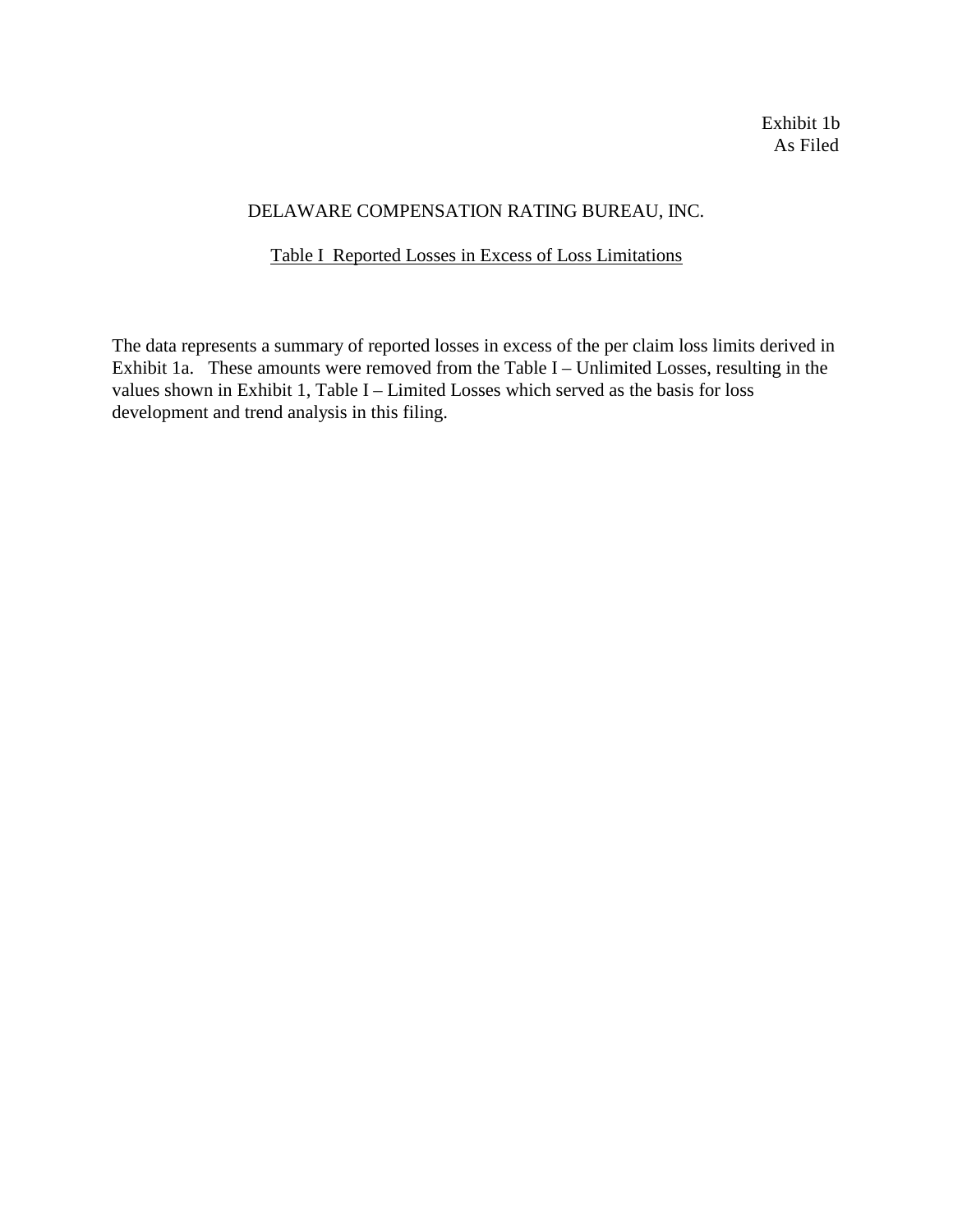**TABLE I - A - Reductions for Losses in Excess of \$1,600,000 \***

## **POLICY YEAR DATA ACCUMULATED TO END OF CALENDAR YEAR**

| Policy Year<br>Valued | оf<br>As<br>12/31/00 | оf<br>As<br>12/31/01 | Policy Year<br>Valued | оf<br>As<br>12/31/01 | о£<br>As<br>12/31/02 |
|-----------------------|----------------------|----------------------|-----------------------|----------------------|----------------------|
| Prior                 |                      |                      | Prior                 |                      |                      |
| to 1981               | 6,279,862            | 6,092,754            | to 1982               | 7,233,691            | 8,204,617            |
| 1981                  | 5,799,394            | 5,969,867            | 1982                  | 421,366              | 426,049              |
| 1982                  | 401,208              | 421,366              | 1983                  | 535,752              | 758,278              |
| 1983                  | 695,189              | 535,752              | 1984                  | 7,860,619            | 7,785,693            |
| 1984                  | 7,188,879            | 7,860,619            | 1985                  | 5,576,936            | 6,065,366            |
| 1985                  | 5,480,238            | 5,576,936            | 1986                  | 1,206,451            | 1,445,456            |
| 1986                  | 1,138,469            | 1,206,451            | 1987                  | 3,274,941            | 3,597,850            |
| 1987                  | 3,841,770            | 3,274,941            | 1988                  | 989,689              | 1,168,847            |
| 1988                  | 857,039              | 989,689              | 1989                  | 4,862,116            | 5,099,609            |
| 1989                  | 4,173,700            | 4,862,116            | 1990                  | 1,128,011            | 1,314,178            |
| 1990                  | 1,025,022            | 1,128,011            | 1991                  | 437,152              | 522,583              |
| 1991                  | 203,517              | 437,152              | 1992                  | 8,536,180            | 9,099,282            |
| 1992                  | 8,679,538            | 8,536,180            | 1993                  | 2,865,324            | 2,223,513            |
| 1993                  | 2,758,863            | 2,865,324            | 1994                  | 0                    | 612,244              |
| 1994                  | 0                    | 0                    | 1995                  | 1,541,028            | 1,387,438            |
| 1995                  | 1,409,492            | 1,541,028            | 1996                  | 0                    | O                    |
| 1996                  | 0                    | 0                    | 1997                  | 786,182              | 786,182              |
| 1997                  | 1,366,472            | 786,182              | 1998                  | 70,366               | 145,356              |
| 1998                  | 70,009               | 70,366               | 1999                  | 1,988,785            | 3,153,608            |
| 1999                  | 1,943,640            | 1,988,785            | 2000                  | 0                    | U                    |
| 2000                  | 2,244,024            | 0                    | 2001                  | 2,658,393            | 0                    |
| 2001                  | 0                    | 2,658,393            | 2002                  | 0                    | 2,425,938            |
|                       |                      |                      |                       |                      |                      |
|                       |                      |                      |                       |                      |                      |
| Policy Year           | оf<br>As             | оf<br>As             | Policy Year           | оf<br>As             | о£<br>As             |
| Valued                | 12/31/02             | 12/31/03             | Valued                | 12/31/03             | 12/31/04             |
| Prior                 |                      |                      | Prior                 |                      |                      |
| to 1983               | 7,492,574            | 8,730,705            | to 1984               | 9,443,776            | 11,052,771           |
| 1983                  | 758,278              | 794,286              | 1984                  | 7,980,833            | 7,973,844            |
| 1984                  | 7,757,987            | 7,997,844            | 1985                  | 5,124,714            | 4,453,272            |
| 1985                  | 4,958,885            | 5,054,988            | 1986                  | 1,784,048            | 2,268,894            |
| 1986                  | 1,445,456            | 1,784,048            | 1987                  | 2,817,313            | 3,577,612            |
| 1987                  | 3,597,850            | 2,925,915            | 1988                  | 2,432,560            | 2,475,821            |
| 1988                  | 1,029,138            | 2,432,560            | 1989                  | 4,802,399            | 4,707,577            |
| 1989                  | 5,005,730            | 5,307,183            | 1990                  | 517,226              | 515,011              |
| 1990                  | 420,909              | 702,083              | 1991                  | 765,445              | 775,413              |
| 1991                  | 522,583              | 1,022,899            | 1992                  | 9,459,177            | 12,321,073           |
| 1992                  | 8,974,222            | 9,303,442            | 1993                  | 2,109,952            | 3,292,388            |
| 1993                  | 2,215,473            | 2,024,830            | 1994                  | 857,236              | 1,491,978            |
| 1994                  | 50,429               | 57,895               | 1995                  | 3,848,118            | 5,671,453            |
| 1995                  | 1,382,533            | 3,843,211            | 1996                  | 0                    | 577,064              |
| 1996                  | 0                    |                      | 1997                  | 1,077,947            | 1,121,501            |
| 1997                  | 786,182              | 1,063,017            | 1998                  | 149,917              | 186,444              |
| 1998                  | 145,356              | 149,917              | 1999                  | 1,921,562            | 1,944,006            |
| 1999                  | 3,153,608            | 1,921,562            | 2000                  | 236,191              | 658,038              |
| 2000                  | 0                    | 236,191              | 2001                  | 0                    | 99,310               |
| 2001                  | 0                    |                      | 2002                  | 10,803,854           | 13,430,574           |
| 2002                  | 2,425,938            | 10,803,854           | 2003                  | 1,079,752            | 1,079,751            |

### **INCURRED LOSSES EXCLUDING BULK AND IBNR RESERVES**

NOTE: So as to maximize the use of available data, the companies used in one stage of development were allowed to be independent of those used in the other stage of development; therefore, the figures shown at each valuation may vary.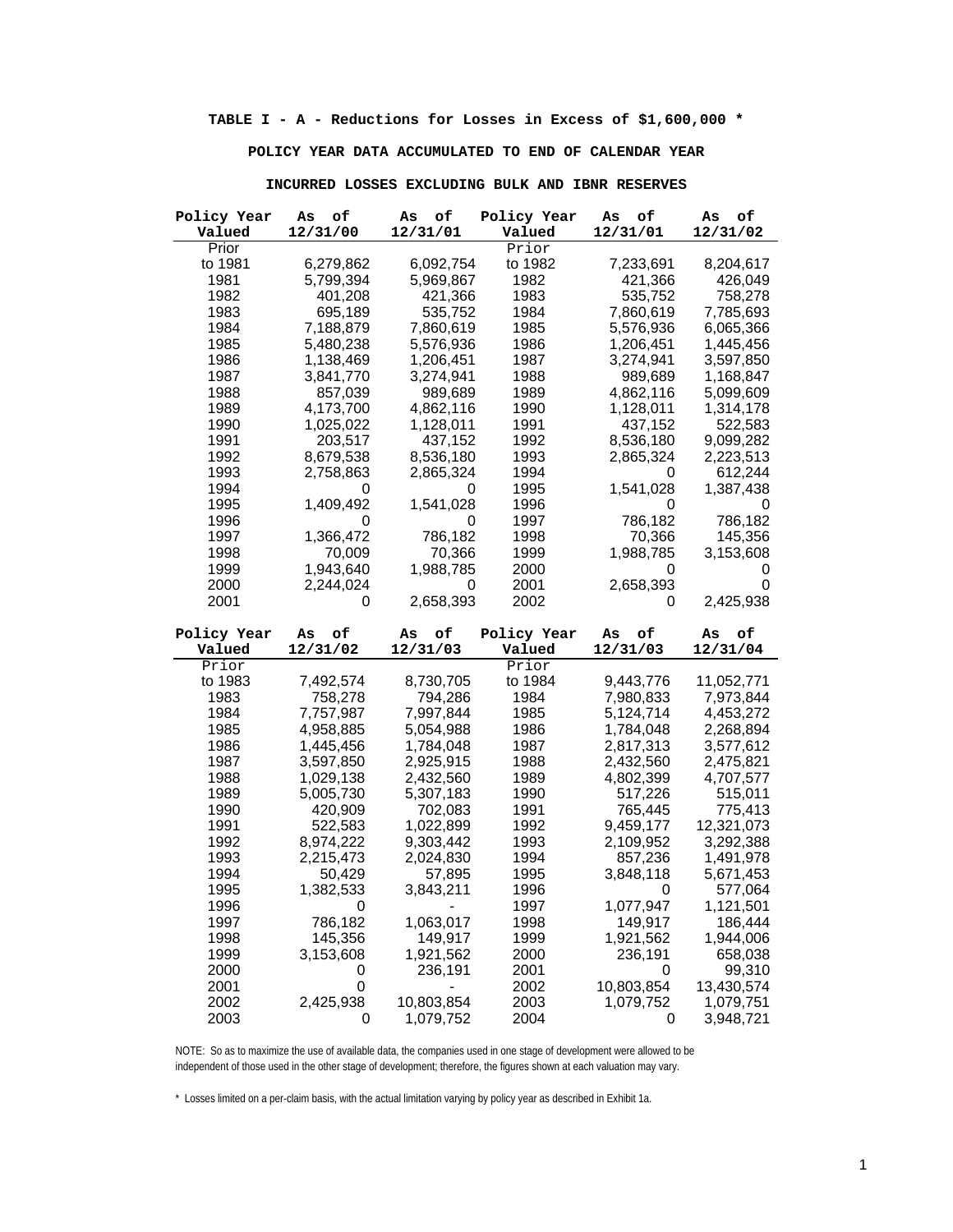**TABLE I - B - Reductions for Losses in Excess of \$1,600,000 \***

### **POLICY YEAR DATA ACCUMULATED TO END OF CALENDAR YEAR**

| Policy Year  | оf<br>As  | of<br>As             | Policy Year           | оf<br>As  | оf<br>As             |
|--------------|-----------|----------------------|-----------------------|-----------|----------------------|
| Valued       | 12/31/00  | 12/31/01             | Valued                | 12/31/01  | 12/31/02             |
| Prior        |           |                      | Prior                 |           |                      |
| to 1981      | 1,604,042 | 1,481,144            | to 1982               | 2,139,371 | 2,185,928            |
| 1981         | 955,499   | 985,573              | 1982                  | 223,228   | 223,608              |
| 1982         | 206,658   | 223,228              | 1983                  | 306,919   | 488,065              |
| 1983         | 466,936   | 306,919              | 1984                  | 1,854,745 | 1,872,125            |
| 1984         | 1,501,293 | 1,854,745            | 1985                  | 1,814,276 | 1,946,276            |
| 1985         | 1,761,347 | 1,814,276            | 1986                  | 469,131   | 636,878              |
| 1986         | 362,306   | 469,131              | 1987                  | 681,811   | 738,023              |
| 1987         | 664,054   | 681,811              | 1988                  | 541,886   | 558,942              |
| 1988         | 485,149   | 541,886              | 1989                  | 1,314,592 | 1,479,596            |
| 1989         | 1,040,713 | 1,314,592            | 1990                  | 948,517   | 980,431              |
| 1990         | 903,147   | 948,517              | 1991                  | 306,011   | 368,989              |
| 1991         | 158,536   | 306,011              | 1992                  | 1,245,106 | 1,441,579            |
| 1992         | 1,376,491 | 1,245,106            | 1993                  | 1,224,136 | 957,079              |
| 1993         | 1,248,722 | 1,224,136            | 1994                  | 0         | 592                  |
| 1994         | 0         | 0                    | 1995                  | 719,349   | 755,513              |
| 1995         | 665,027   | 719,349              | 1996                  | 0         | 0                    |
| 1996         | 0         | 0                    | 1997                  | 23,786    | 23,786               |
| 1997         | 259,752   | 23,786               | 1998                  | 10,980    | 49,357               |
| 1998         | 14,750    | 10,980               | 1999                  | 1,456,143 | 1,639,098            |
| 1999         | 1,470,768 | 1,456,143            | 2000                  | 0         | O                    |
| 2000         | 316,549   | 0                    | 2001                  | 170,697   | 0                    |
| 2001         |           | 170,697              | 2002                  |           | 700,277              |
|              |           |                      |                       |           |                      |
| Policy Year  | оf<br>As  | оf<br>As             |                       | о£<br>As  | о£<br>As             |
| Valued       |           |                      | Policy Year<br>Valued |           | 12/31/04             |
| Prior        | 12/31/02  | 12/31/03             | Prior                 | 12/31/03  |                      |
| to 1983      | 1,993,695 | 1,926,702            | to 1984               | 2,496,798 | 2,530,795            |
| 1983         | 488,065   | 520,079              | 1984                  | 2,001,051 | 2,048,951            |
| 1984         | 1,844,419 | 2,004,020            | 1985                  | 1,367,824 | 1,172,403            |
| 1985         | 1,290,100 | 1,324,385            | 1986                  | 794,279   | 924,772              |
| 1986         | 636,878   | 794,279              | 1987                  | 661,047   | 706,752              |
| 1987         | 738,023   | 753,135              | 1988                  | 604,952   | 652,728              |
| 1988         | 529,553   | 604,952              | 1989                  | 1,292,761 | 1,376,254            |
| 1989         | 1,401,309 | 1,407,364            | 1990                  | 64,162    | 82,711               |
| 1990         | 204,956   | 231,854              | 1991                  | 371,796   | 383,192              |
| 1991         | 368,989   | 557,389              | 1992                  | 1,634,458 | 1,692,898            |
| 1992         | 1,321,096 | 1,541,112            | 1993                  | 688,950   | 718,499              |
| 1993         | 957,079   | 688,950              | 1994                  | 12,024    | 120,229              |
| 1994         | 592       |                      | 1995                  | 952,836   | 1,115,775            |
| 1995         | 755,513   | 952,836              | 1996                  | 0         | 124,190              |
| 1996         | 0         |                      | 1997                  | 106,009   | 138,289              |
| 1997         | 23,786    | 97,832               | 1998                  | 51,763    | 62,309               |
| 1998         | 49,357    | 51,763               | 1999                  | 352,959   | 626,901              |
| 1999         | 1,639,098 | 352,959              | 2000                  | 74,604    | 22,395               |
| 2000         | 0         | 74,604               | 2001                  | 0         | 25,281               |
| 2001         | 0         |                      | 2002                  | 2,066,494 | 1,970,272            |
| 2002<br>2003 | 700,277   | 2,066,494<br>517,931 | 2003<br>2004          | 517,931   | 455,059<br>1,339,153 |

### **INDEMNITY INCURRED LOSSES EXCLUDING BULK AND IBNR RESERVES**

NOTE: So as to maximize the use of available data, the companies used in one stage of development were allowed to be independent of those used in the other stage of development; therefore, the figures shown at each valuation may vary.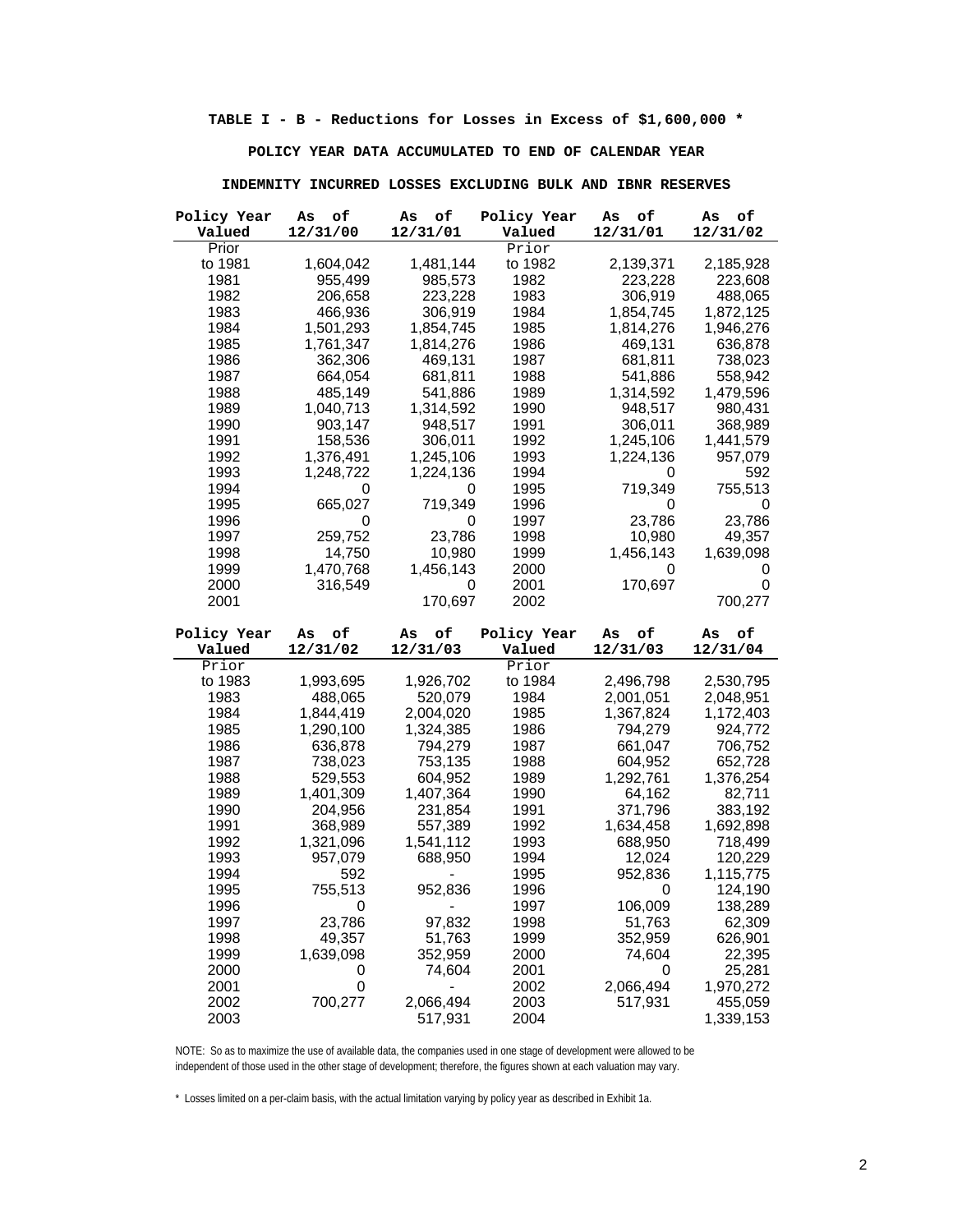**TABLE I - C - Reductions for Losses in Excess of \$1,600,000 \***

## **POLICY YEAR DATA ACCUMULATED TO END OF CALENDAR YEAR**

| Policy Year  | оf<br>As  | оf<br>As             | Policy Year  | $\circ \texttt{f}$<br>As | оf<br>As             |
|--------------|-----------|----------------------|--------------|--------------------------|----------------------|
| Valued       | 12/31/00  | 12/31/01             | Valued       | 12/31/01                 | 12/31/02             |
| Prior        |           |                      | Prior        |                          |                      |
| to 1981      | 4,675,820 | 4,611,610            | to 1982      | 5,094,320                | 6,018,689            |
| 1981         | 4,843,895 | 4,984,294            | 1982         | 198,138                  | 202,441              |
| 1982         | 194,550   | 198,138              | 1983         | 228,833                  | 270,213              |
| 1983         | 228,253   | 228,833              | 1984         | 6,005,874                | 5,913,568            |
| 1984         | 5,687,586 | 6,005,874            | 1985         | 3,762,660                | 4,119,090            |
| 1985         | 3,718,891 | 3,762,660            | 1986         | 737,320                  | 808,578              |
| 1986         | 776,163   | 737,320              | 1987         | 2,593,130                | 2,859,827            |
| 1987         | 3,177,716 | 2,593,130            | 1988         | 447,803                  | 609,905              |
| 1988         | 371,890   | 447,803              | 1989         | 3,547,524                | 3,620,013            |
| 1989         | 3,132,987 | 3,547,524            | 1990         | 179,494                  | 333,747              |
| 1990         | 121,875   | 179,494              | 1991         | 131,141                  | 153,594              |
| 1991         | 44,981    | 131,141              | 1992         | 7,291,074                | 7,657,703            |
| 1992         | 7,303,047 | 7,291,074            | 1993         | 1,641,188                | 1,266,434            |
| 1993         | 1,510,141 | 1,641,188            | 1994         | 0                        | 611,652              |
| 1994         | 0         | 0                    | 1995         | 821,679                  | 631,925              |
| 1995         | 744,465   | 821,679              | 1996         | 0                        | 0                    |
| 1996         | 0         | 0                    | 1997         | 762,396                  | 762,396              |
| 1997         | 1,106,720 | 762,396              | 1998         | 59,386                   | 95,999               |
| 1998         | 55,259    | 59,386               | 1999         | 532,642                  | 1,514,510            |
| 1999         | 472,872   | 532,642              | 2000         | 0                        | U                    |
| 2000         | 1,927,475 | 0                    | 2001         | 2,487,696                | 0                    |
| 2001         |           | 2,487,696            | 2002         |                          | 1,725,661            |
|              |           |                      |              |                          |                      |
|              |           |                      |              |                          |                      |
|              |           |                      |              |                          |                      |
| Policy Year  | оf<br>As  | of<br>As             | Policy Year  | оf<br>As                 | оf<br>As             |
| Valued       | 12/31/02  | 12/31/03             | Valued       | 12/31/03                 | 12/31/04             |
| Prior        |           |                      | Prior        |                          |                      |
| to 1983      | 5,498,879 | 6,804,003            | to 1984      | 6,946,978                | 8,521,976            |
| 1983         | 270,213   | 274,207              | 1984         | 5,979,782                | 5,924,893            |
| 1984         | 5,913,568 | 5,993,824            | 1985         | 3,756,890                | 3,280,869            |
| 1985         | 3,668,785 | 3,730,603            | 1986         | 989,769                  | 1,344,122            |
| 1986         | 808,578   | 989,769              | 1987         | 2,156,266                | 2,870,860            |
| 1987         | 2,859,827 | 2,172,780            | 1988         | 1,827,608                | 1,823,093            |
| 1988         | 499,585   | 1,827,608            | 1989         | 3,509,638                | 3,331,323            |
| 1989         | 3,604,421 | 3,899,819            | 1990         | 453,064                  | 432,300              |
| 1990         | 215,953   | 470,229              | 1991         | 393,649                  | 392,221              |
| 1991         | 153,594   | 465,510              | 1992         | 7,824,719                | 10,628,175           |
| 1992         | 7,653,126 | 7,762,330            | 1993         | 1,421,002                | 2,573,889            |
| 1993         | 1,258,394 | 1,335,880            | 1994         | 845,212                  | 1,371,749            |
| 1994         | 49,837    | 57,895               | 1995         | 2,895,282                | 4,555,678            |
| 1995         | 627,020   | 2,890,375            | 1996         | 0                        | 452,874              |
| 1996         | 0         |                      | 1997         | 971,938                  | 983,212              |
| 1997         | 762,396   | 965,185              | 1998         | 98,154                   | 124,135              |
| 1998         | 95,999    | 98,154               | 1999         | 1,568,603                | 1,317,105            |
| 1999         | 1,514,510 | 1,568,603            | 2000         | 161,587                  | 635,643              |
| 2000         | 0         | 161,587              | 2001         | 0                        | 74,029               |
| 2001         | 0         |                      | 2002         | 8,737,360                | 11,460,302           |
| 2002<br>2003 | 1,725,661 | 8,737,360<br>561,821 | 2003<br>2004 | 561,821                  | 624,692<br>2,609,568 |

### **MEDICAL INCURRED LOSSES EXCLUDING BULK AND IBNR RESERVES**

NOTE: So as to maximize the use of available data, the companies used in one stage of development were allowed to be independent of those used in the other stage of development; therefore, the figures shown at each valuation may vary.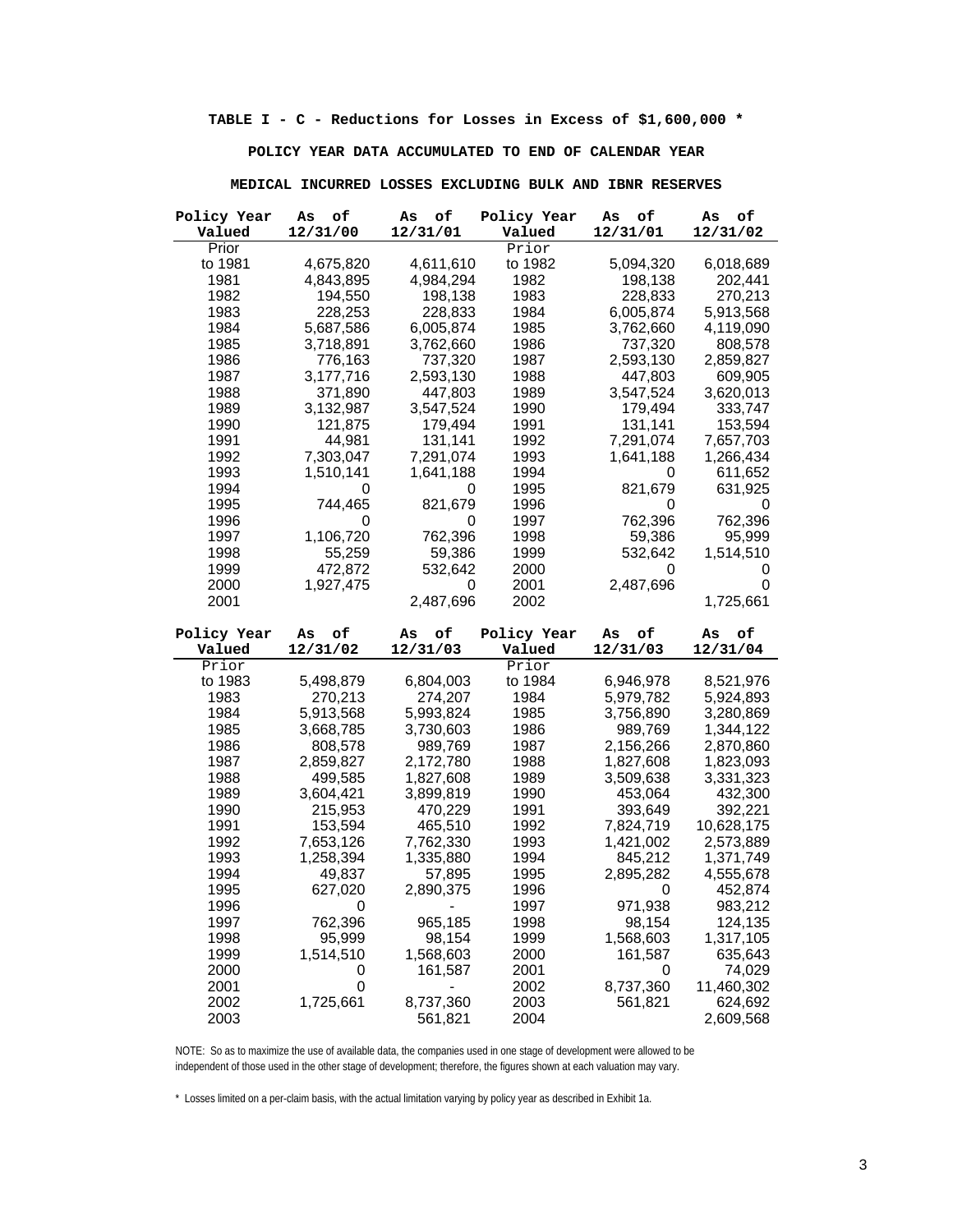### **POLICY YEAR DATA ACCUMULATED TO END OF CALENDAR YEAR**

| Policy Year     | оf<br>As       | of<br>As           | Policy Year  | о£<br>As     | о£<br>As          |
|-----------------|----------------|--------------------|--------------|--------------|-------------------|
| Valued<br>Prior | 12/31/00       | 12/31/01           | Valued       | 12/31/01     | 12/31/02          |
|                 |                |                    | Prior        |              |                   |
| to 1981         | 816,135        | 877,493            | to 1982      | 1,149,532    | 1,241,862         |
| 1981            | 387,013        | 422,720            | 1982         | 58,310       | 63,630            |
| 1982            | 52,675         | 58,310             | 1983         | 142,516      | 143,036           |
| 1983            | 142,202        | 142,516            | 1984         | 1,048,037    | 1,090,846         |
| 1984            | 980,331        | 1,048,037          | 1985         | 599,638      | 696,985           |
| 1985            | 511,524        | 599,638            | 1986         | 273,479      | 304,762           |
| 1986            | 244,948        | 273,479            | 1987         | 409,837      | 431,134           |
| 1987            | 392,962        | 409,837            | 1988         | 371,067      | 379,465           |
| 1988            | 347,649        | 371,067            | 1989         | 749,671      | 801,636           |
| 1989            | 703,380        | 749,671            | 1990         | 40,642       | 47,894            |
| 1990            | 34,226         | 40,642             | 1991         | 0            | 0                 |
| 1991            | 0              | 0                  | 1992         | 607,842      | 699,395           |
| 1992            | 440,973        | 607,842            | 1993         | 167,102      | 249,275           |
| 1993            | 101,046        | 167,102            | 1994         | 0            | 0                 |
| 1994            | 0              | 0                  | 1995         | 216,534      | 309,001           |
| 1995            | 115,976        | 216,534            | 1996         | 0            | 0                 |
| 1996            | 0              | 0                  | 1997         | 23,786       | 23,786            |
| 1997            | 23,760         | 23,786             | 1998         | 0            | O                 |
| 1998            | 0              | 0                  | 1999         | 10,485       | 342,995           |
| 1999            | 4,291          | 10,485             | 2000         | 0            | 0                 |
| 2000            |                | 0                  | 2001         | 0            | 0                 |
| 2001            |                |                    | 2002         |              | 0                 |
|                 |                |                    |              |              |                   |
|                 |                |                    |              |              |                   |
| Policy Year     | о£<br>As       | оf<br>As           | Policy Year  | о£<br>As     | о£<br>As          |
| Valued          | 12/31/02       | 12/31/03           | Valued       | 12/31/03     | 12/31/04          |
| Prior           |                |                    | Prior        |              |                   |
| to 1983         | 1,218,833      | 1,330,613          | to 1984      | 1,485,307    | 1,558,476         |
| 1983            | 143,036        | 143,543            | 1984         | 1,127,465    | 1,208,108         |
| 1984            | 1,090,846      | 1,130,434          | 1985         | 482,815      | 568,139           |
| 1985            | 463,930        | 559,032            | 1986         | 355,050      | 420,672           |
| 1986            | 304,762        | 355,050            | 1987         | 451,270      | 454,844           |
| 1987            | 431,134        | 451,270            | 1988         | 359,578      | 375,795           |
| 1988            | 350,076        | 359,578            | 1989         | 847,578      | 900,825           |
| 1989            | 798,542        | 847,578            | 1990         | 53,292       | 71,061            |
| 1990            | 47,894         | 53,292             | 1991         | 0            | 0                 |
| 1991            | 0              | 11,406             | 1992         | 799.156      | 926,079           |
| 1992            | 687,285        |                    | 1993         | 406,221      |                   |
|                 |                | 799,156<br>406,221 | 1994         | 12,024       | 423,215           |
| 1993            | 249,275<br>0   |                    |              |              | 29,158            |
| 1994            |                |                    | 1995         | 397,709<br>0 | 451,029<br>0      |
| 1995            | 309,001<br>U   | 397,709            | 1996         |              |                   |
| 1996            |                |                    | 1997         | 23,786<br>0  | 23,786<br>0       |
| 1997            | 23,786<br>0    | 23,786             | 1998         |              |                   |
| 1998            |                |                    | 1999         | 352,959      | 357,026           |
| 1999            | 342,995        | 352,959            | 2000         | 0            | 0                 |
| 2000            | 0              |                    | 2001         | 0            | $\mathbf 0$       |
| 2001<br>2002    | $\pmb{0}$<br>0 |                    | 2002<br>2003 | 0<br>3,043   | 819,158<br>26,555 |

#### **INDEMNITY PAID LOSSES**

NOTE: So as to maximize the use of available data, the companies used in one stage of development were allowed to be independent of those used in the other stage of development; therefore, the figures shown at each valuation may vary.